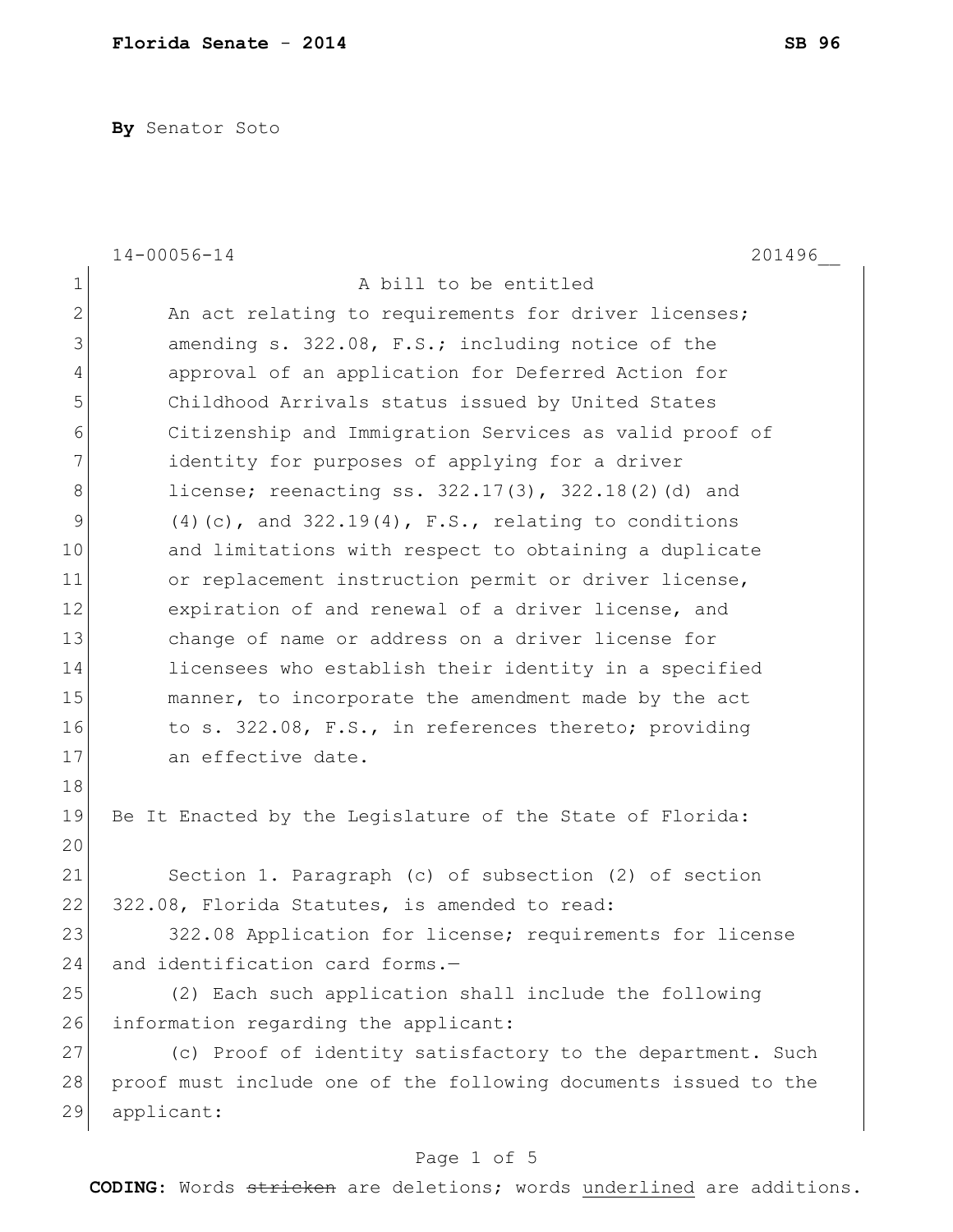|    | $14 - 00056 - 14$<br>201496                                      |
|----|------------------------------------------------------------------|
| 30 | 1. A driver license record or identification card record         |
| 31 | from another jurisdiction that required the applicant to submit  |
| 32 | a document for identification which is substantially similar to  |
| 33 | a document required under subparagraph 2., subparagraph 3.,      |
| 34 | subparagraph 4., subparagraph 5., subparagraph 6., subparagraph  |
| 35 | 7., or subparagraph 8.;                                          |
| 36 | 2. A certified copy of a United States birth certificate;        |
| 37 | 3. A valid, unexpired United States passport;                    |
| 38 | 4. A naturalization certificate issued by the United States      |
| 39 | Department of Homeland Security;                                 |
| 40 | 5. A valid, unexpired alien registration receipt card            |
| 41 | (green card);                                                    |
| 42 | 6. A Consular Report of Birth Abroad provided by the United      |
| 43 | States Department of State;                                      |
| 44 | 7. An unexpired employment authorization card issued by the      |
| 45 | United States Department of Homeland Security; or                |
| 46 | 8. Proof of nonimmigrant classification provided by the          |
| 47 | United States Department of Homeland Security, for an original   |
| 48 | driver license. In order to prove nonimmigrant classification,   |
| 49 | an applicant must provide at least one of the following          |
| 50 | documents. In addition, the department may require applicants to |
| 51 | produce United States Department of Homeland Security documents  |
| 52 | for the sole purpose of establishing the maintenance of, or      |
| 53 | efforts to maintain, continuous lawful presence:                 |
| 54 | a. A notice of hearing from an immigration court scheduling      |
| 55 | a hearing on any proceeding.                                     |
| 56 | b. A notice from the Board of Immigration Appeals                |
| 57 | acknowledging pendency of an appeal.                             |
| 58 | c. A notice of the approval of an application for                |
|    | Page 2 of 5                                                      |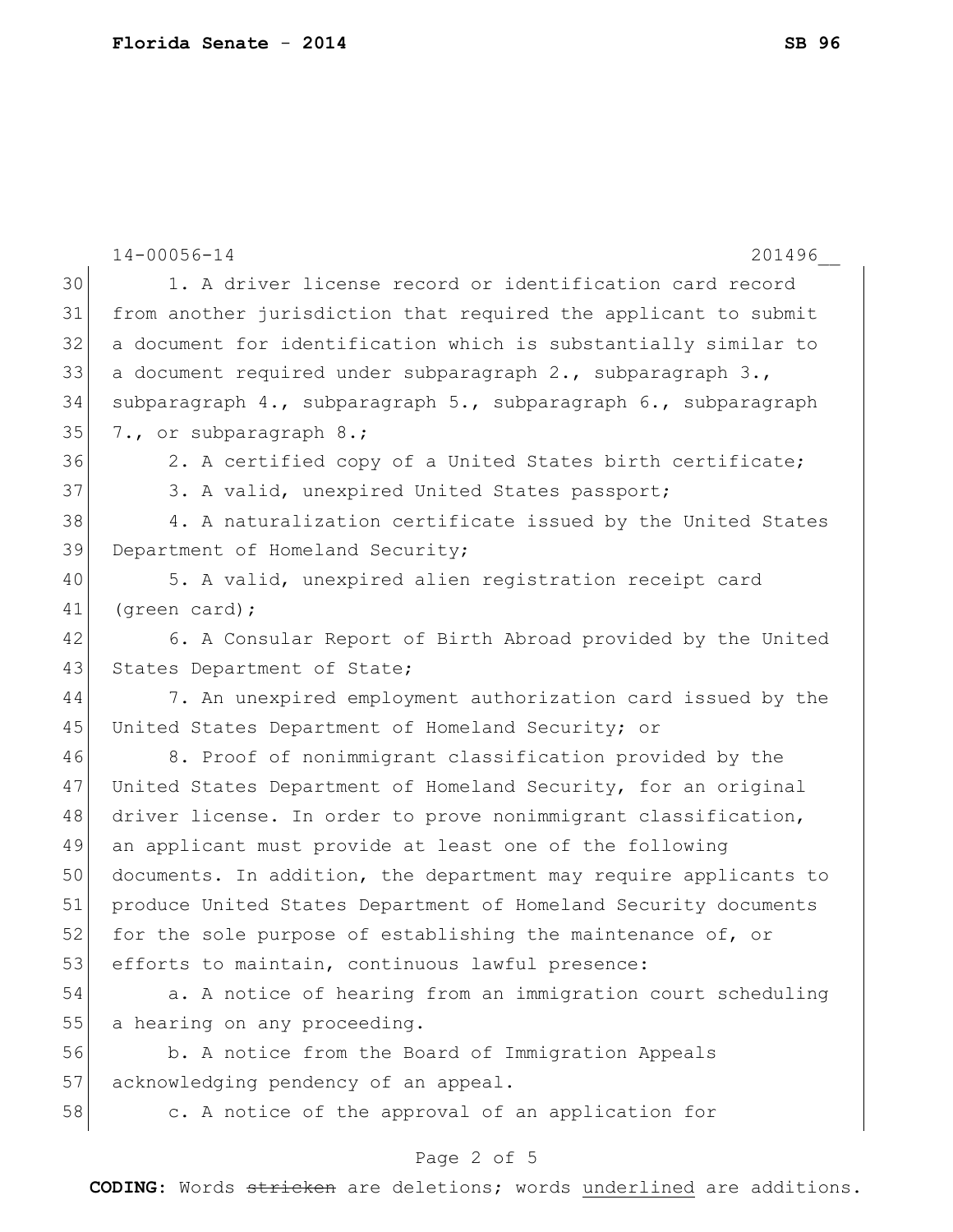14-00056-14 201496\_\_ 59 adjustment of status issued by the United States Bureau of 60 Citizenship and Immigration Services. 61 d. An official documentation confirming the filing of a 62 petition for asylum or refugee status or any other relief issued 63 by the United States Bureau of Citizenship and Immigration 64 Services. 65 e. A notice of action transferring any pending matter from 66 another jurisdiction to this state issued by the United States 67 Bureau of Citizenship and Immigration Services. 68 f. An order of an immigration judge or immigration officer 69 granting relief that authorizes the alien to live and work in 70 the United States, including, but not limited to, asylum. 71 g. Evidence that an application is pending for adjustment 72 of status to that of an alien lawfully admitted for permanent 73 residence in the United States or conditional permanent resident 74 status in the United States, if a visa number is available 75 having a current priority date for processing by the United 76 States Bureau of Citizenship and Immigration Services. 77 h. On or after January 1, 2010, an unexpired foreign 78 passport with an unexpired United States Visa affixed, 79 accompanied by an approved  $I-94$ , documenting the most recent 80 admittance into the United States. 81 i. A notice of the approval of an application for Deferred 82 Action for Childhood Arrivals status issued by United States 83 Citizenship and Immigration Services. 84 85 A driver license or temporary permit issued based on documents 86 required in subparagraph 7. or subparagraph 8. is valid for a 87 period not to exceed the expiration date of the document

## Page 3 of 5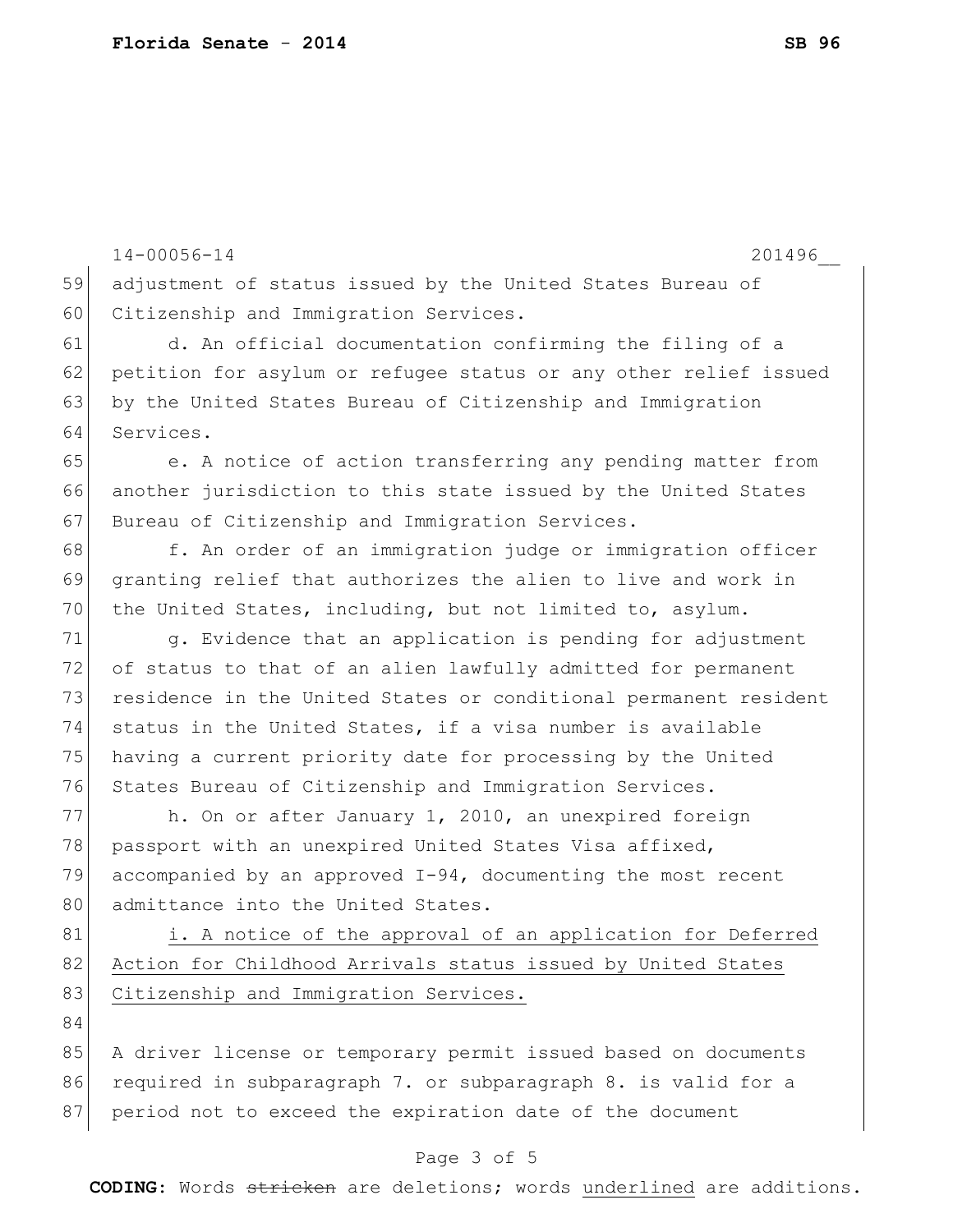|     | $14 - 00056 - 14$<br>201496                                         |
|-----|---------------------------------------------------------------------|
| 88  | presented or 1 year.                                                |
| 89  | Section 2. For the purpose of incorporating the amendment           |
| 90  | made by this act to section 322.08, Florida Statutes, in            |
| 91  | references thereto, subsection (3) of section 322.17, Florida       |
| 92  | Statutes, is reenacted to read:                                     |
| 93  | 322.17 Replacement licenses and permits.-                           |
| 94  | (3) Notwithstanding any other provisions of this chapter,           |
| 95  | if a licensee establishes his or her identity for a driver's        |
| 96  | license using an identification document authorized under s.        |
| 97  | $322.08(2)$ (c)7. or 8., the licensee may not obtain a duplicate or |
| 98  | replacement instruction permit or driver's license except in        |
| 99  | person and upon submission of an identification document            |
| 100 | authorized under s. 322.08(2)(c)7. or 8.                            |
| 101 | Section 3. For the purpose of incorporating the amendment           |
| 102 | made by this act to section 322.08, Florida Statutes, in            |
| 103 | references thereto, paragraph (d) of subsection (2) and             |
| 104 | paragraph (c) of subsection (4) of section 322.18, Florida          |
| 105 | Statutes, are reenacted to read:                                    |
| 106 | 322.18 Original applications, licenses, and renewals;               |
| 107 | expiration of licenses; delinquent licenses.-                       |
| 108 | (2) Each applicant who is entitled to the issuance of a             |
| 109 | driver license, as provided in this section, shall be issued a      |
| 110 | driver license, as follows:                                         |
| 111 | (d) Notwithstanding any other provision of this chapter, if         |
| 112 | an applicant establishes his or her identity for a driver           |
| 113 | license using a document authorized in s. $322.08(2)(c)7$ . or 8.,  |
| 114 | the driver license shall expire 1 year after the date of            |
| 115 | issuance or upon the expiration date cited on the United States     |
| 116 | Department of Homeland Security documents, whichever date first     |
|     | Page 4 of 5                                                         |